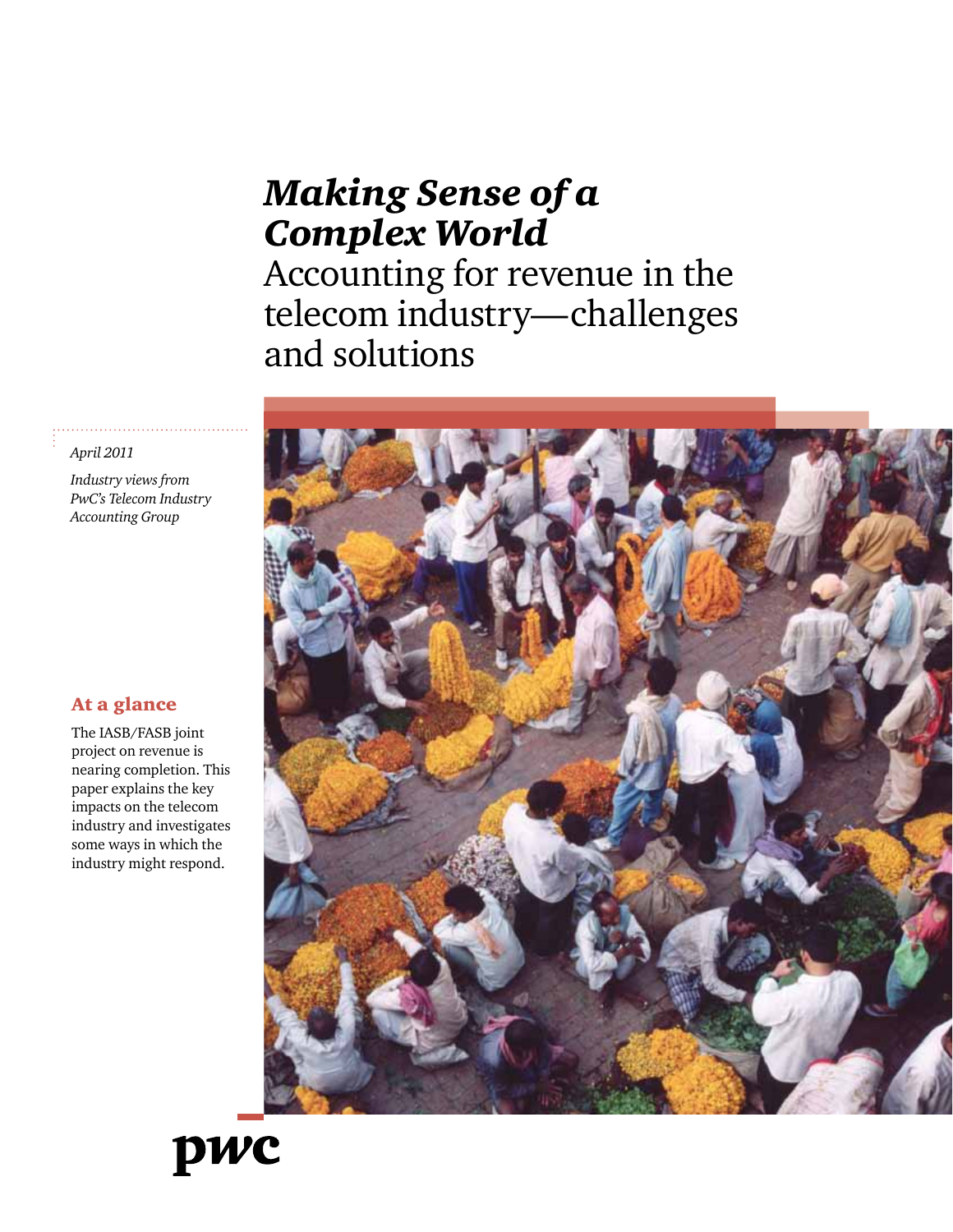## *Introduction*

*Proposals to change the way in which companies account for revenue have attracted more debate in the telecom industry than any other issue since the widespread adoption of IFRS in 2005.* 

*We currently expect the new standard to be issued later in 2011 and to apply to financial statements for calendar year 2014 (at the earliest) or 2015, with retrospective application being required. For those companies presenting two years of comparative figures, this implies a requirement to apply the new rules for transactions occurring from 2012 or 2013.*

The objective of this paper is not to examine the proposals in detail, but rather to:

- Explain why telecom operators have severe reservations about aspects of the proposed new standard; and
- Suggest some ways in which operators might respond to the new accounting rules, by making changes to their commercial models or by developing practical methods to apply the more onerous requirements.

#### *Background*

The IASB and FASB (the "Boards") issued their joint exposure draft "Revenue from contracts with customers" in June 2010. The comment period for the exposure draft ("ED") ran through to October 2010 and the ED attracted nearly 1000 comment letters. Reactions ranged from enthusiastic support through to scathing criticism. Along with construction, technology and

pharmaceuticals, respondents from the telecom industry were among the most concerned about the impact of the ED should it be implemented as a standard in its current form.

The most significant reservation, echoed in nearly all of the comment letters from telecom operators, concerns the proposed treatment for recognition of revenue for the device provided to the customer in order for the customer to make use of the operator's service. The most obvious example is a mobile handset. However, dependent on the nature of the arrangement between the customer and the service provider, the principle may apply equally to devices such as a tablet PC and a cable or satellite receiver. In fact, similar issues apply to any situation where the service provider is involved in the provision of the device necessary to use the service and the service itself, and the two are linked by a contractual relationship with the customer. Examples from

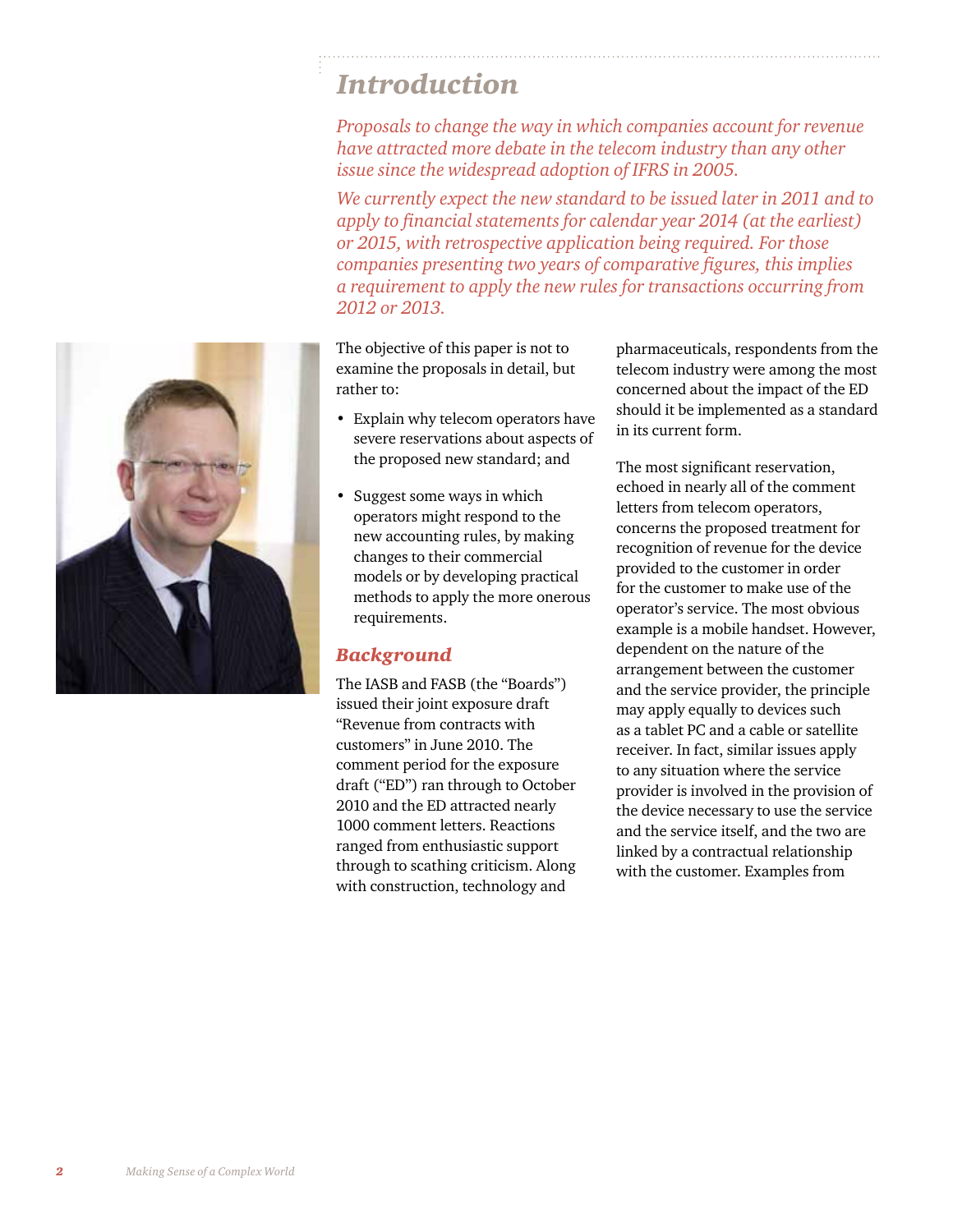other industry sectors include copiers, printers and medical imaging devices where the customer buys the device and a service or the media required for the device to function from the same seller.

A number of the provisions of the proposed standard remain under debate, with the Boards undertaking various outreach activities to connect with users and preparers as they reflect on the feedback received to date.

**The comments in this paper are based on the ED and subsequent statements from the Boards through to the end of March 2011. The Boards will consider aspects of the ED that are addressed in this paper at meetings in April and May 2011. It is possible that there will be substantive changes to the proposed standard as a result of the redeliberation process – please refer to our website www.tiag.pwc.com for news on the latest developments.** We hope you will find this paper useful and, as always, will welcome your feedback.

Paul Barkus Chairman PwC Telecom Industry Accounting Group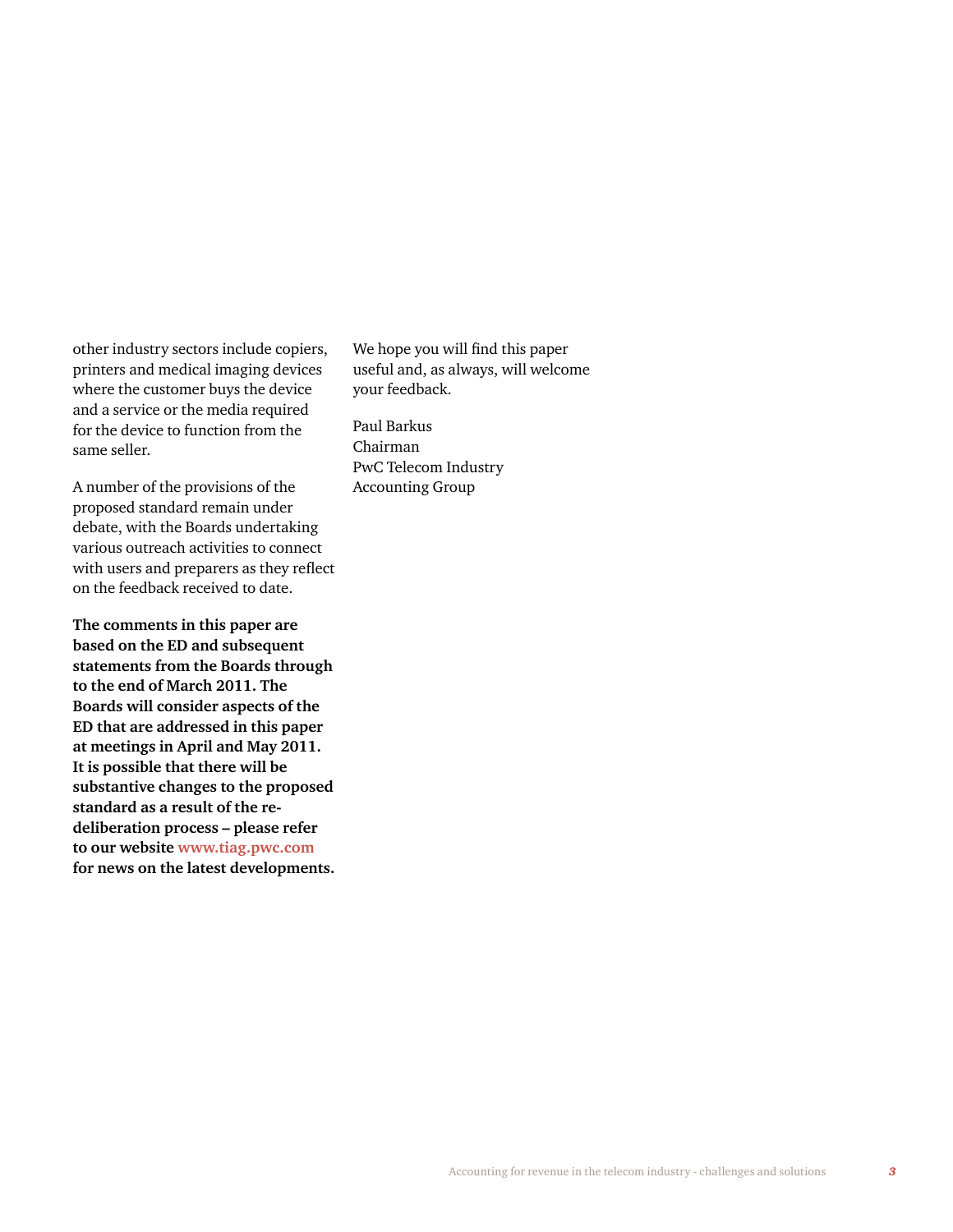#### *The issue – an illustration*

So what, exactly, is the problem? The following illustration is a simplified example from the mobile phone industry.

#### *Example 1—mobile handset sold at a discount*

Blue, a hypothetical typical mobile operator in Europe, sells handsets and airtime to its customers.

Customers who sign-up for a 12 month contract pay €100 for the Azure handset and €20 per month for 1000 minutes of calls.

Blue offers the same calling plan tariff (1000 minutes for €20) to prepay customers. Blue does not sell the Azure handset without a contract, but it is available from independent retailers for €250.

Blue's current accounting treatment under IFRS is to recognise the sale of the handset at €100 on inception of the contract and the service charge on a straight line basis over the year, at €20

per month. This treatment is commonly adopted by other operators reporting similar transactions under IFRS and USGAAP and is often referred to as the "residual" method (for IFRS reporters) or the "cash cap" or "contingent revenue cap" method (for USGAAP reporters). In essence, it involves applying the implied discount of €150 received by the customer on the whole of the arrangement (being the difference between the market price and selling price of the handset) solely to revenue recorded for the handset sale.

The revenue recognition profile over the year thus looks like this:

#### Table 1

|                |     | 2  | 3  |    | 5  | 6  |    | 8  | 9  | 10 | 11 | 12 | <b>Total</b> |
|----------------|-----|----|----|----|----|----|----|----|----|----|----|----|--------------|
| <b>Handset</b> | 100 | 0  | 0  |    |    |    |    |    |    |    |    |    | 100          |
| <b>Service</b> | 20  | 20 | 20 | 20 | 20 | 20 | 20 | 20 | 20 | 20 | 20 | 20 | 240          |
| Total          | 120 | 20 | 20 | 20 | 20 | 20 | 20 | 20 | 20 | 20 | 20 | 20 | 340          |

The ED proposes that separable deliverables under a contract with a customer should be valued at their "stand alone selling price" and any discount on the entire arrangement applied pro rata to each element.

Blue's **future accounting** under the proposed standard will reflect the total discount received by the customer as a deduction from both the handset and service elements, rather than the handset alone, with the allocation based on relative stand alone selling prices. The total revenue to be recorded remains equal to the cash to be received from the customer, but the pattern of recognition changes significantly to this:

#### Table 2

|                |     | $\overline{2}$ | 3  | 4 <sub>1</sub> | 5  | 6  | $7^{\circ}$ | 8 <sup>1</sup> | 9 <sup>1</sup>  | 10 <sup>1</sup> | 11 <sup>1</sup> |    | 12 Total |
|----------------|-----|----------------|----|----------------|----|----|-------------|----------------|-----------------|-----------------|-----------------|----|----------|
| Handset        | 172 | $\overline{0}$ | 0  | $\overline{0}$ |    | 0  | 0           | 0              | 0               | 0               |                 |    | 172      |
| <b>Service</b> | 14  |                | 14 | 14             | 14 | 14 | 14          | 14             | 14 <sub>1</sub> | 14              | 14              | 14 | 168      |
| Total          | 186 | 14             | 14 | 14             | 14 | 14 | 14          | 14             | 14              | 14              | 14              | 14 | 340      |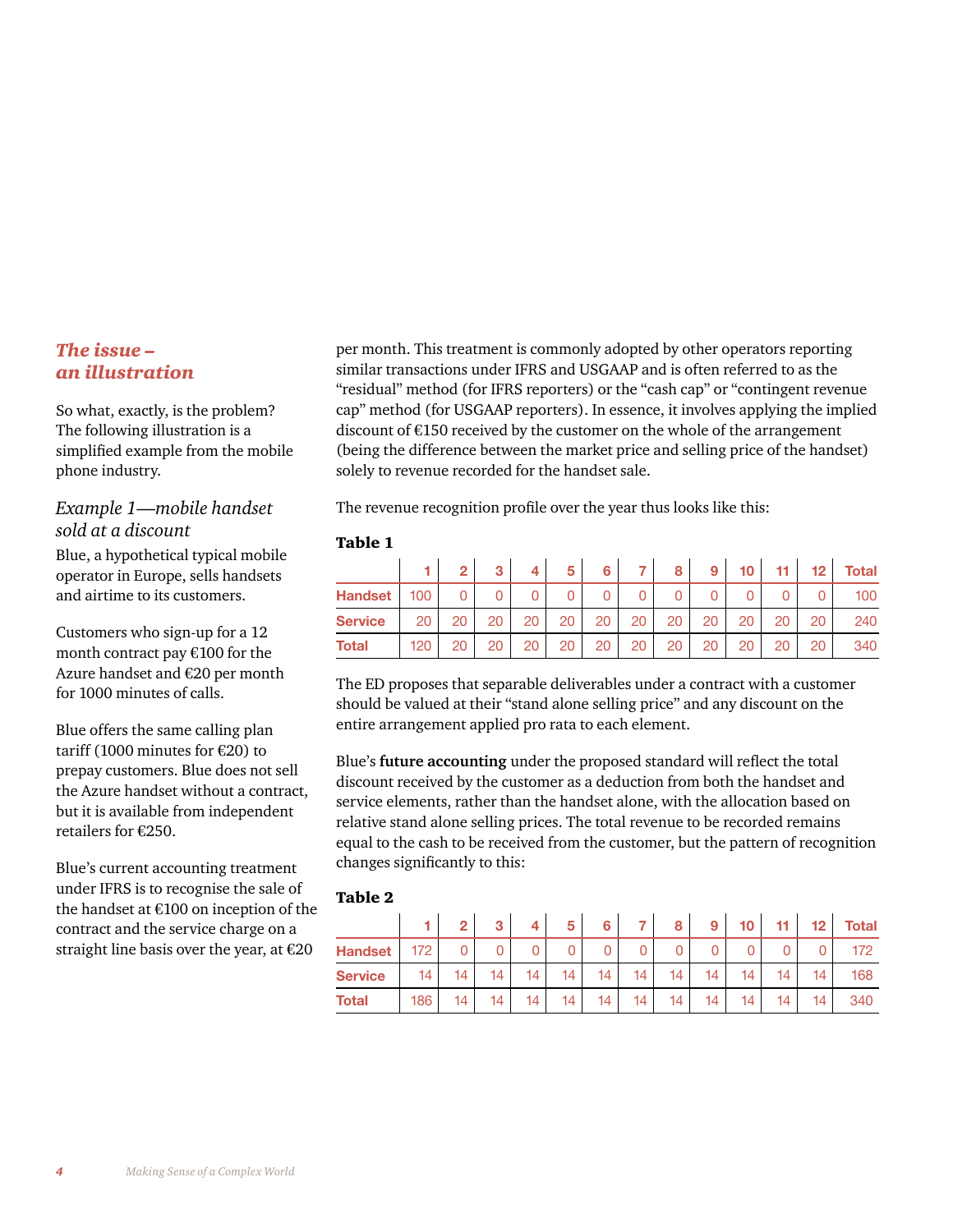*There are a number of reasons why operators object to the treatment mandated by the exposure draft. They fall broadly into two categories: technical and practical.* 

#### *The issue – why operators object*

There are a number of reasons why operators object to the treatment mandated by the ED. They fall broadly into two categories—technical and practical.

#### *(i) An operator perspective – the technical objections*

Operators expressed numerous reservations on accounting technical grounds when the proposals were at the Discussion Paper stage, and these were generally repeated in responses to the ED. The principal objection is that recognition of an amount that exceeds the up-front cash receipt is inappropriate because the operator is not entitled to that amount of consideration unless and until it delivers an ongoing service. In example 1, the operator charges  $€100$ for the handset. It then charges  $€20$ per month for delivering the promised service to the customer. The ED's proposed treatment takes an element of the amounts receivable in future and allocates it to the delivered element – the handset. Operators argue they have no right to this additional element of consideration until they have fulfilled their contractual obligation to provide monthly service.

An alternative argument, which results in the same conclusion, is based around the degree to which the fair values of deliverables under the contract can be measured reliably. The mobile industry in many countries is highly competitive and features varied promotional offers and other incentives to customers, which may

change very frequently. In these circumstances operators may contend that it is challenging to determine an estimate of "stand alone selling price" for a handset. If the tariff for ongoing service is at "market" rate, then one can measure reliably the total consideration for the arrangement and for the service element. The argument then follows that it is appropriate to determine the consideration relating to the handset (which, remember, cannot be reliably measured in its own right) as the difference between the two. The practical impact is that the whole of the discount on the contract is allocated against the delivered item – being the handset.

It is not the purpose of this paper to examine in detail the merits of the various arguments against the proposals in the ED. It is, however, worth noting that many operators currently reporting under IFRS and/ or USGAAP have applied the treatment described above, considering that it is both a fair reflection of the commercial substance of the arrangements and complies with existing GAAPs. It is also worth noting that there is little indication that the investor community is unhappy with the current accounting for revenues in the industry.

#### *(ii) An operator perspective – the practical objections*

These fall into two main categories – complexity and the separation of internal and external KPIs.

*Complexity –* Example 1 is very simple. In reality, the customer is likely to have a variety of tariffs to choose from and a series of choices to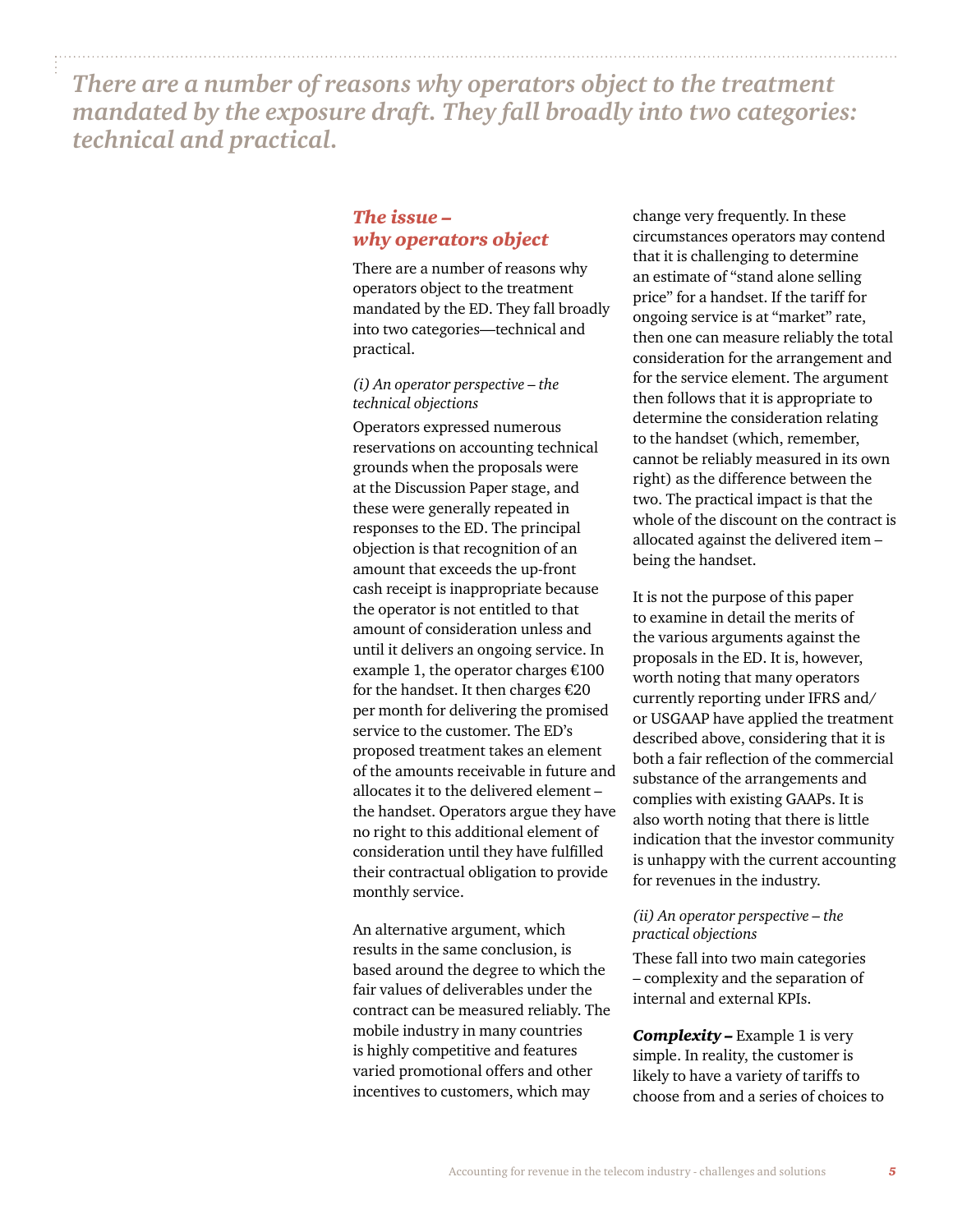make about how many minutes and messages and how much data usage to include in the monthly service package. He or she may choose to take further optional services such as an international call package, music or game downloads and choose from contract terms of 12, 18 or 24 months. The tariffs and options selected may modify the up-front amount charged for the handset. These offers and combinations may vary depending on whether the customer orders from the operator's web channel, or buys in an operator-owned or independent store. And they are likely to change from month to month, even week to week. Add to this the considerable volumes involved – perhaps millions of customers signing new contracts every year, in many different markets, spread across the world. Many operators already have difficulties managing a legacy estate of billing systems. Establishing a systems solution to cope with the ED proposals is, for some, a daunting prospect and many are likely to rely on off-system workarounds which arguably present a significantly increased risk of error.

*KPIs –* ARPU (average revenue per user) vies with EBITDA as the industry's favourite performance measure. Most operators use internally, and disclose externally, ARPU measures determined using active customers and service revenues. In simple terms, ARPU is closely related to the amounts billed every month for service and, ignoring bad debts for a moment, the cash received. The accounting proposed by the ED will divorce the revenue number in ARPU from the amounts billed for service and decrease the absolute number

reported – neither impact is popular with operators. Our expectation is that management teams will continue to use an ARPU measure based on on-going billings for decision-making purposes but may feel it necessary to disclose externally measures based on the new GAAP-compliant revenue figure.

In practice, the situation is actually slightly worse for the operators than Example 1 indicates. Two further provisions of the ED are likely to impact the revenue recognised by Blue. We consider the impact of each individually in turn:

*Bad debts –* this is one of the areas under re-deliberation and, on the basis of tentative decisions to date, likely to be amended in the final Standard. Under the ED's proposals, revenue should be measured at the amount expected to be recovered. In the case of bad debts, the operator should reduce the revenue recorded to reflect its expectation of non-payment. If Blue typically experiences a default rate of 2%, it would record 98% of the figures shown in Table 2 as its revenues over the year i.e. a total of €333 rather than €340. As currently drafted, the ED would require any true-up to reflect actual experience to be classified as other income or expense rather than revenue. The Boards have recently tentatively decided, however, that revenue should be measured without adjustment for bad debts. An allowance for expected bad debts will be presented in a separate line item adjacent to revenue and any subsequent changes in the estimate of collectability will be recorded in this line.

*Discounting –* the ED requires amounts receivable under the contract to be discounted if the effect of discounting is material. If Blue were to apply a discount rate of 10%, that would reduce the revenue to be recorded in the example by approximately €4 to €336. Only the element of the revenue that is attributed to the deferred payment for the handset requires discounting – the monthly service revenue is unaffected. Assuming that the customer paid the amounts due under the contract in line with the contract terms, the total receivable by Blue would be €340 and the difference of €4 would be recorded as interest income.

In practice, it is necessary to consider both of these factors together. These two effects are additive – the aggregate impact is a revenue reduction in the example of 3%.

To sum up the objections in somewhat emotive terms, operators are saying: "Why take a reporting model where revenue reflects our contractual entitlement to bill, our expectations of cash receipts and derives easily from our billing systems and replace it with a model that accelerates reported revenue, means we record an asset (accrued revenue) that we will only recover if we provide services in future and is massively complex to administer?" There are also concerns, particularly in the US, about how a model that results in the recognition of revenue in advance of the right to receive cash seems to go against views that have been expressed by the SEC in the past.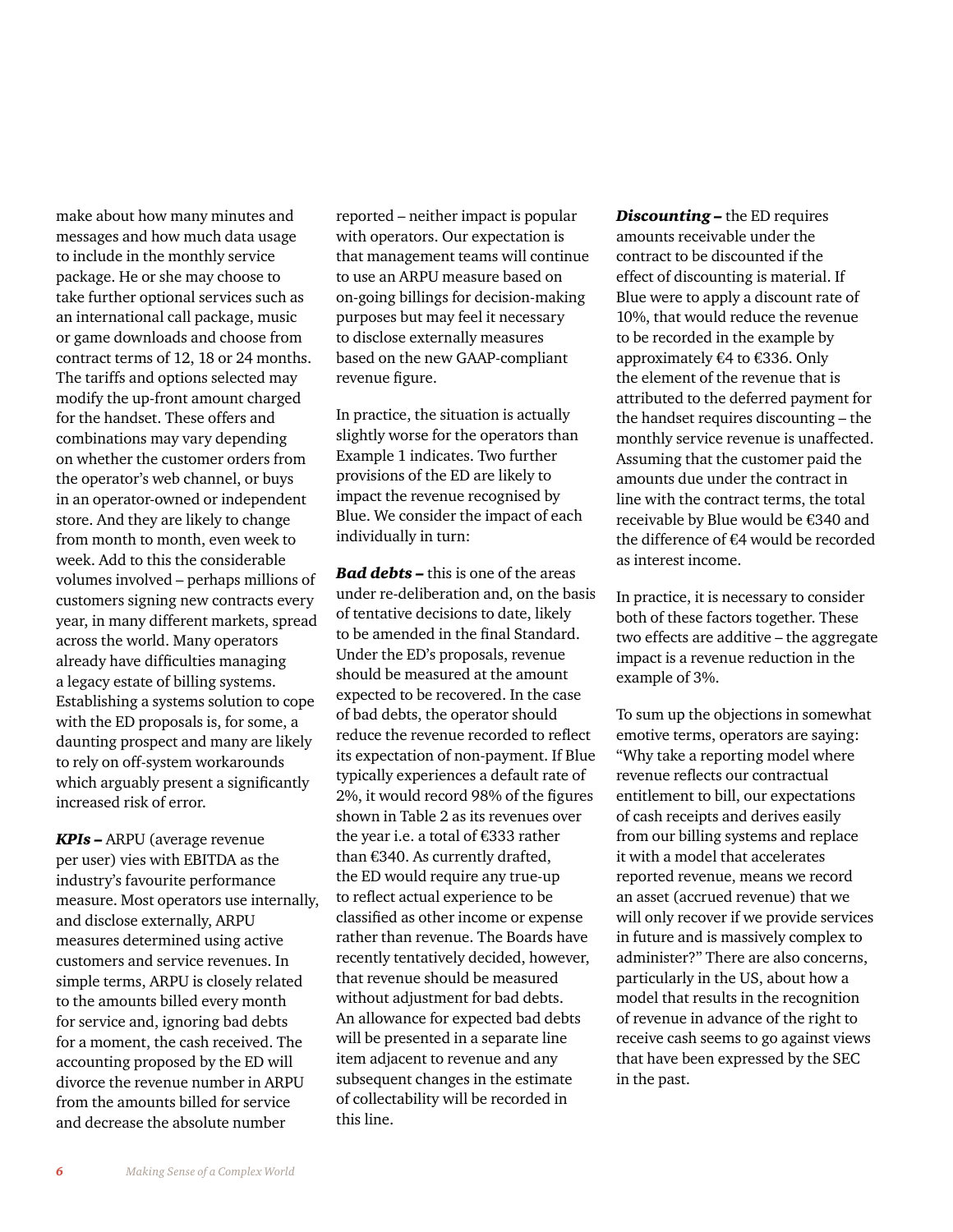*How could operators respond in the event that the Standard closely resembles the ED?*

#### *Possible commercial and practical solutions*

The debate around the technical merits and practical implications of the ED is likely to continue for some time. Some operators remain optimistic that the Boards will amend elements to the ED to permit (or at least not explicitly to prohibit) an approach that gives similar answers to current GAAPs. Others reflect on the lack of changes between the original Discussion Paper and ED in their areas of greatest concern and recognise that writing a Standard that is fit for purpose to apply across industry sectors almost inevitably means that some provisions will cause difficulties for some industries.

The remainder of this paper is focused on what operators could do on the assumption that the Standard, when it comes into force, closely resembles the ED either:

*• commercially* to change their patterns of revenue recognition; or *• practically* to apply the provisions of the standard in a compliant but efficient and effective manner.

We have assigned each option ratings (out of three •) dependent upon our views of the relative accounting technical merits and practicality – these are intended to be illustrative only; each operator will have its own views about what may, or may not, be acceptable and viable.

#### **Possible solution A – Change the pricing model in the market:**

Technical merit ••• Practicality •

The proposal is that operators move to charging an amount equivalent to "stand alone selling price" for the handset, but retain the total customer contract value at the same amount by reducing the tariff for service.

For illustration, below we take the Blue example and imagine Blue has taken a decision to reflect "market" rates for the handsets and service it sells.

#### *Example 2—handset sold at fair value, service tariff reduced*

Blue now charges  $E$ 250 for the Azure handset, which equates to the amount charged by independent retailers when the unit is sold without a service contract. Blue has reduced the monthly tariff for 1000 minutes to €7.50. Blue's revenue recognition profile (ignoring bad debt allowances and discounting) now matches its cash receipts and looks like this:

#### Table 3

|                |       | $\overline{2}$ | $\bullet$ |     | 5   | 6   |     | 8   | 9   | 10  | 11  | 12 <sub>2</sub> | <b>Total</b> |
|----------------|-------|----------------|-----------|-----|-----|-----|-----|-----|-----|-----|-----|-----------------|--------------|
| <b>Handset</b> | 250   |                |           |     |     |     | 0   | 0   |     |     |     |                 | 250          |
| <b>Service</b> | 7.5   | 7.5            | 7.5       | 7.5 | 7.5 | 7.5 | 7.5 | 7.5 | 7.5 | 7.5 | 7.5 | 7.5             | 90           |
| <b>Total</b>   | 257.5 | 7.5            | 7.5       | 7.5 | 7.5 | 7.5 | 7.5 | 7.5 | 7.5 | 7.5 | 7.5 | 7.5             | 340          |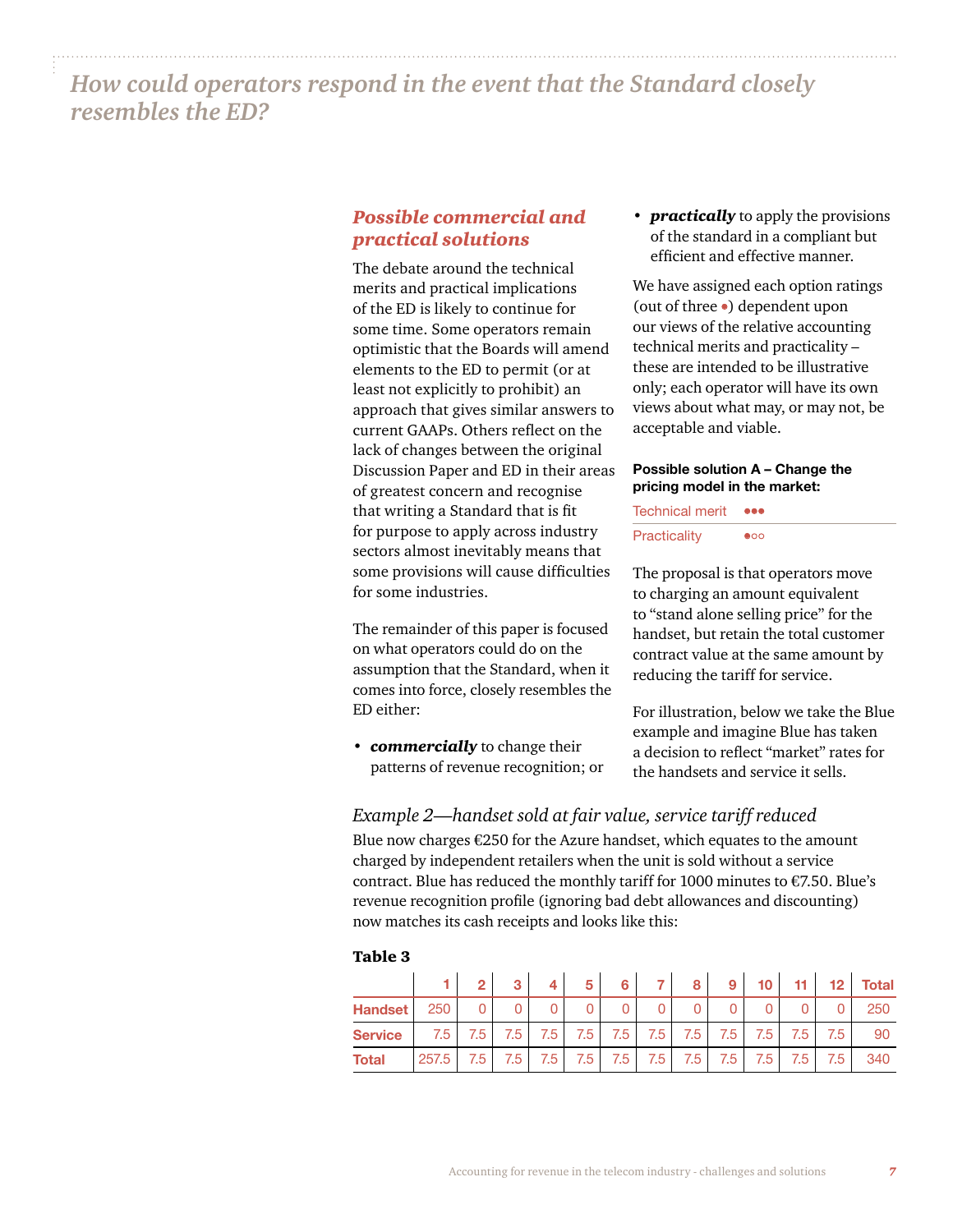At first sight this may appear to be a very difficult task, but is it achievable? We think the answer is yes, but only if the market acts rationally. Customers are perhaps more sophisticated than industry observers may believe. In markets where heavy subsidies are commonplace (for example, the US and UK), customers are often well aware of the value of the up-front device subsidy – it is relatively easy to determine the price of an identical handset when sold without a contract. Moreover, the customer may be presented with a trade-off decision between initial outlay and on-going service charge. The customer buying a smartphone with a high value data plan will expect to pay less "for the handset" or to receive a more attractive device. There is little illusion that the operator's business model involves recouping the upfront acquisition costs over the contract period and that a "SIM only" tariff for 1000 minutes is likely to be cheaper than the equivalent service provided with an expensive new handset. Moreover there may be adjacent markets (in Western Europe, Italy is an example), similarly sophisticated more remote markets (say Hong Kong) or rapidly maturing emerging markets (say India) where customers expect to pay a full market price for the device.

It can also be argued that being more open about the economics of the transaction with the customer is an inherently beneficial thing – transparency encourages trust and, perhaps, encourages customer loyalty.

A step in this direction has been taken in some markets by being more open with the customer regarding the composition of the contract charges. For example, some operators are explicit that an element of the on-going service charge relates to deferred purchase of the handset. If Blue retained the original billing profile (€100 on inception plus €20 per month) but identified €12.50 of the €20 monthly charge as relating to the handset purchase, assuming the commercial terms supported it, this would give the same revenue recognition profile as identified in table 3. Although cash and revenue remain de-linked, at least Blue's billing system would be generating the numbers required to calculate amounts in accordance with the ED's requirements.

There is, however, a major commercial weakness in this possible solution. It requires "rational" behaviour by industry participants i.e. all operators doing broadly the same, which may strike some as either naïve or contrary to competition in the best interests of the consumers.

#### **Possible solution B – Focus on service provision**

Technical merit ••• Practicality •••

If an operator divorces itself commercially from the customer's handset purchase in an appropriate manner, attribution of revenue to the device ceases to be a problem.

#### *Example 3—operator not involved in the handset sale*

Operator Green provides service in the same country as Blue. It offers an identical service tariff, being €20 for 1000 minutes per month. Green has no retail stores or web channel for handset sales and its arrangements with independent dealers do not constitute an agency arrangement as far as handset sales are considered. Green pays a commission to independent retailers signing customers up to one of its contracts which depends on the service tariff but is not related to the model of handset the customer may choose to buy from the retailer.

In this case, the only revenue generating transaction relevant to Green's accounting for the contract is the service tariff. Green's overall economics are similar to Blue's – it pays more in commission but avoids the handset subsidy.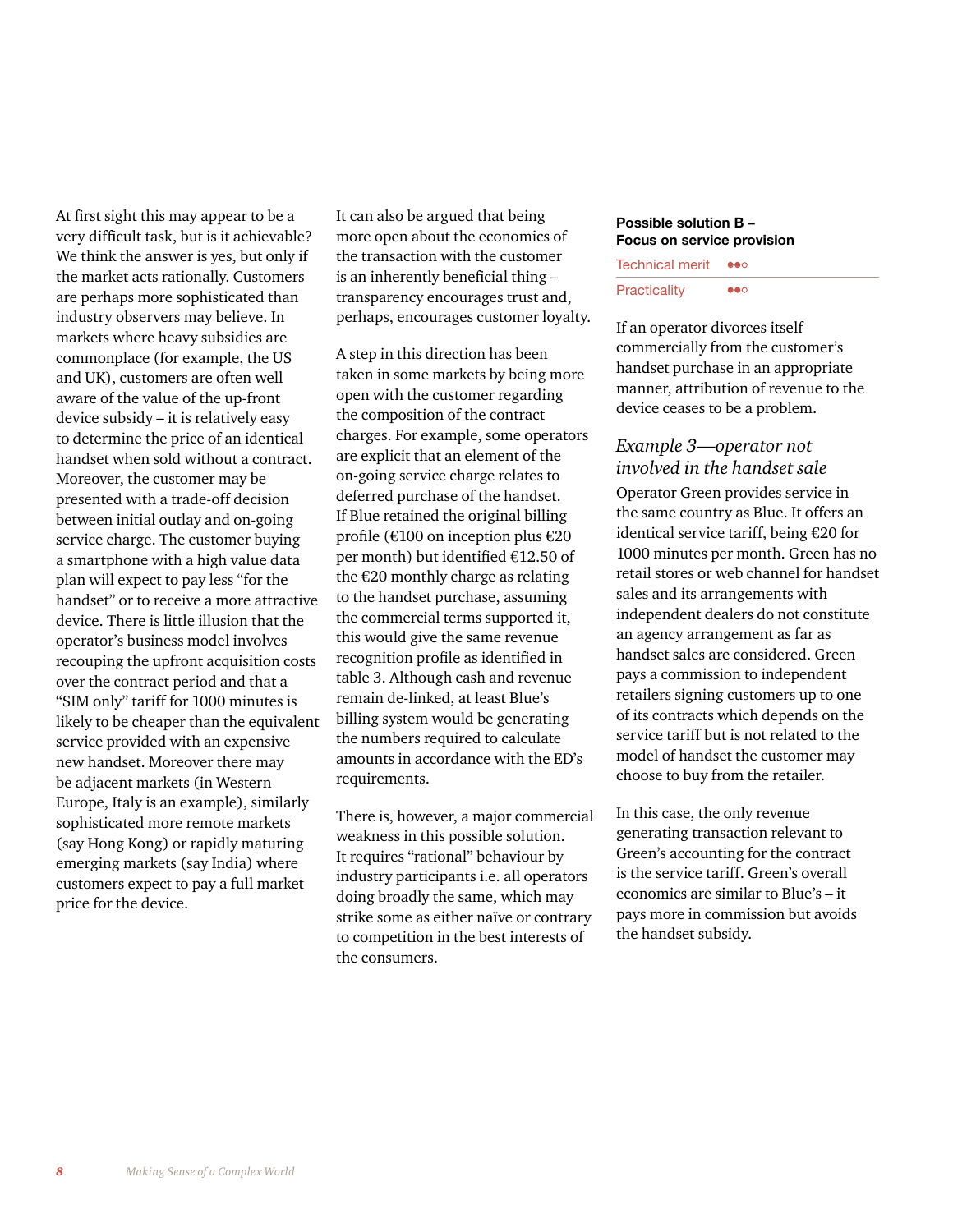How achievable is this? In pure economic terms, it ought to be perfectly achievable and enable operators with and without handset distribution channels to compete on a level playing field. Provided the commercial and contractual relationships with dealers do not indicate an agency relationship, there is no handset sale to account for.

However, there are two significant practical drawbacks – customer behaviour and existing commercial arrangements.

*Customer behaviour –* Operators may feel that having no handset retail function is an unacceptable risk if others in the same market do have such a presence. Customers may feel more confident being able to relate to the operator in a tangible manner and the operator's brand may be reinforced by the look and feel of its physical presence on the high street or shopping mall. Placing more reliance on independent retailers may also pose commercial risk, particularly where there is concentration of the market into a small number of powerful retailers.

*Existing arrangements –* Many operators have their own store portfolios and the trend has been to increase rather than decrease

that footprint. However, there is an argument that good telecom operators do not necessarily make good retailers and that many customers prefer the (at least apparent) impartiality of an independent store.

Is it possible for an operator with an existing store estate to step out of the handset supply chain without a full divestment? In our view it is, provided the arrangement does not constitute an agency relationship for the provision of handsets. Two possible commercial structures are:

- Inject the store portfolio into a minority owned business. The sale of a controlling stake to a third party would enable the operator to retain an interest in the economics of handset supply and influence on the strategy of the business. The operator would no longer have a handset sale to consider as part of its assessment of the contract with its customers.
- Store sharing. This is the retail outlet equivalent to the network share arrangements which are increasingly popular and accepted. If the share were structured to achieve minority ownership by the sharing operators, the same divorcing of handset supply from service provision as described above would occur.

#### **Possible solution C – The SAC argument**

| <b>Technical merit</b> | <b>eee or eoo</b>       |
|------------------------|-------------------------|
| Practicality           | $\bullet\bullet\bullet$ |

If the provision of the device is not a revenue-generating transaction, then it does not impact on accounting for revenue under the contract.

Some operators currently regard the provision of a handset as a very different commercial proposition from the provision of service – while recognising that they are commercially linked. These operators argue that they are "not in the business of selling handsets" but rather are focused on providing telecom services – this is their primary activity and the supply of the handset is an ancillary pre-cursor.

In the view of such an operator, the supply of a handset is part of a commercial transaction to acquire the contract with the customer i.e. it is an element (together with dealer commission) of customer or subscriber acquisition cost ("SAC") rather than a transaction that should be regarded as part of their revenue-generating activities.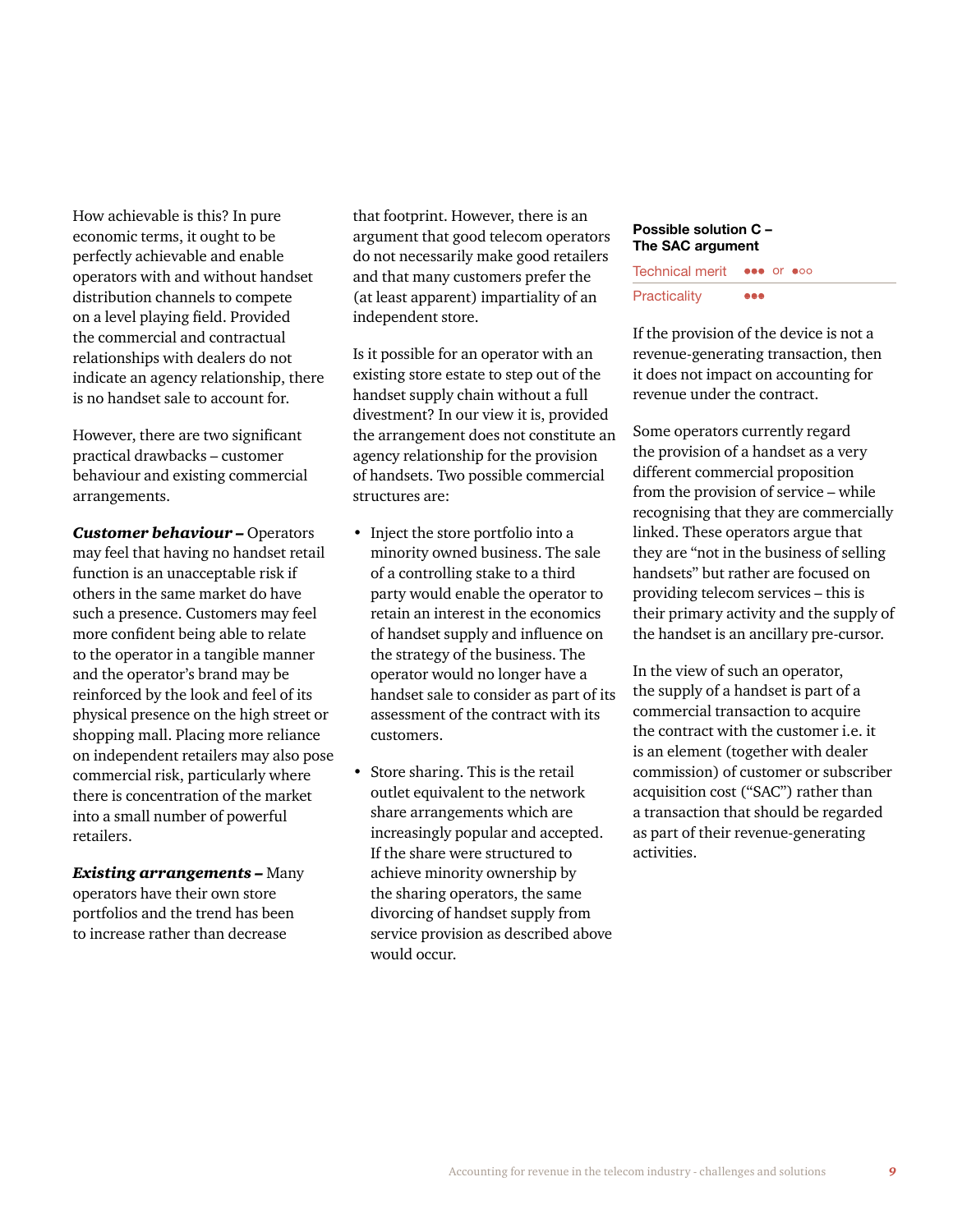#### *Example 4—provision of the device as an element of costs rather than revenues*

Operator Red provides telecom services in the same country as Blue and Green. Red has arrangements with a number of independent retailers who receive commission for securing new contract customers. The commission includes an element to enable the retailer to sell handsets to new contract customers at an amount below their stand alone selling price. The contractual arrangements and actual commercial behaviours support Red's determination that the independent retailers are not acting as its agent in the sale of handsets. Red customers who sign up to 24 month contracts offering 1000 minutes for €20 per month are entitled to buy the Crimson handset for €120. The handset is available without a contract for €300. The 1000 minutes for €20 tariff is available to pre-pay customers who have no minimum contract term.

Red regards the payment of commission (including the amounts to support provision of the handset) as part of the cost of acquiring a customer contract. It treats the subscriber acquisition cost (being the cost of acquiring the customer contract) as an intangible asset in accordance with IAS38.

What are the merits and drawbacks of this approach under the proposed standard?

*Merits –* although comparatively rare, this rationale and method of accounting is applied by a number of operators currently reporting under IFRS. A strong argument can be made in favour of the assertion that the costs of acquiring a contract do qualify as an intangible under IAS38, notwithstanding the fact that most operators currently expense such costs as incurred. If the supply of a handset or other device is regarded by the operator as consideration to acquire the customer contract rather than as a transaction to generate revenue in its own right, then it would not seem unreasonable to treat its elements as a cost item. For the purposes of considering the impact of the ED, it is less important whether such a cost is recognised immediately in the income statement or deferred and recognised over a period.

*Drawbacks –* there are two key problems. The first is historical practice. Assuming nothing has changed in the economics of the operator's business, why would it be appropriate for a transaction formerly treated as a component of revenue in future to be considered as no longer revenue-generating? Many operators have provided rationale for their current accounting treatment to securities regulators – in the absence of a change in commercial substance, it may be difficult to re-characterise the supply of handsets as a nonrevenue transaction.

The second problem is in the wording of the ED, which specifically requires costs of obtaining a contract (for example the costs of selling, marketing, bid and proposal and negotiation) to be expensed as incurred. The ED also states that costs incurred in *fulfilling* a contract which give rise to an asset under another standard (for example IAS2, IAS16 and IAS38) should continue to be accounted for under the provisions of that standard. The distinction between *obtaining*  and *fulfilling* may help to explain the apparent contradiction with IAS38 which, in appropriate circumstances, requires the cost of *acquiring* a contract to be capitalised. It is also worth noting the Boards' tentative decision in February 2011 to amend the provisions of the ED to permit the capitalisation of the costs to obtain a contract if they are "incremental and expected to be recovered". In fact, the classification of such costs as an asset or expense is relatively less important for the purpose of this argument; it is only necessary for cash receipts related to handsets be treated as part of a cost rather than revenue-generating transaction.

We have given a split rating for the 'Technical merit' of this possible solution. From a pure accounting technical viewpoint, we consider the arguments to be relatively robust and to earn a ••• rating. However, if one factors in the long history of debate over how to account for SACs and the prior attitude of many in the industry and the regulators towards capitalisation, a • rating may seem more realistic.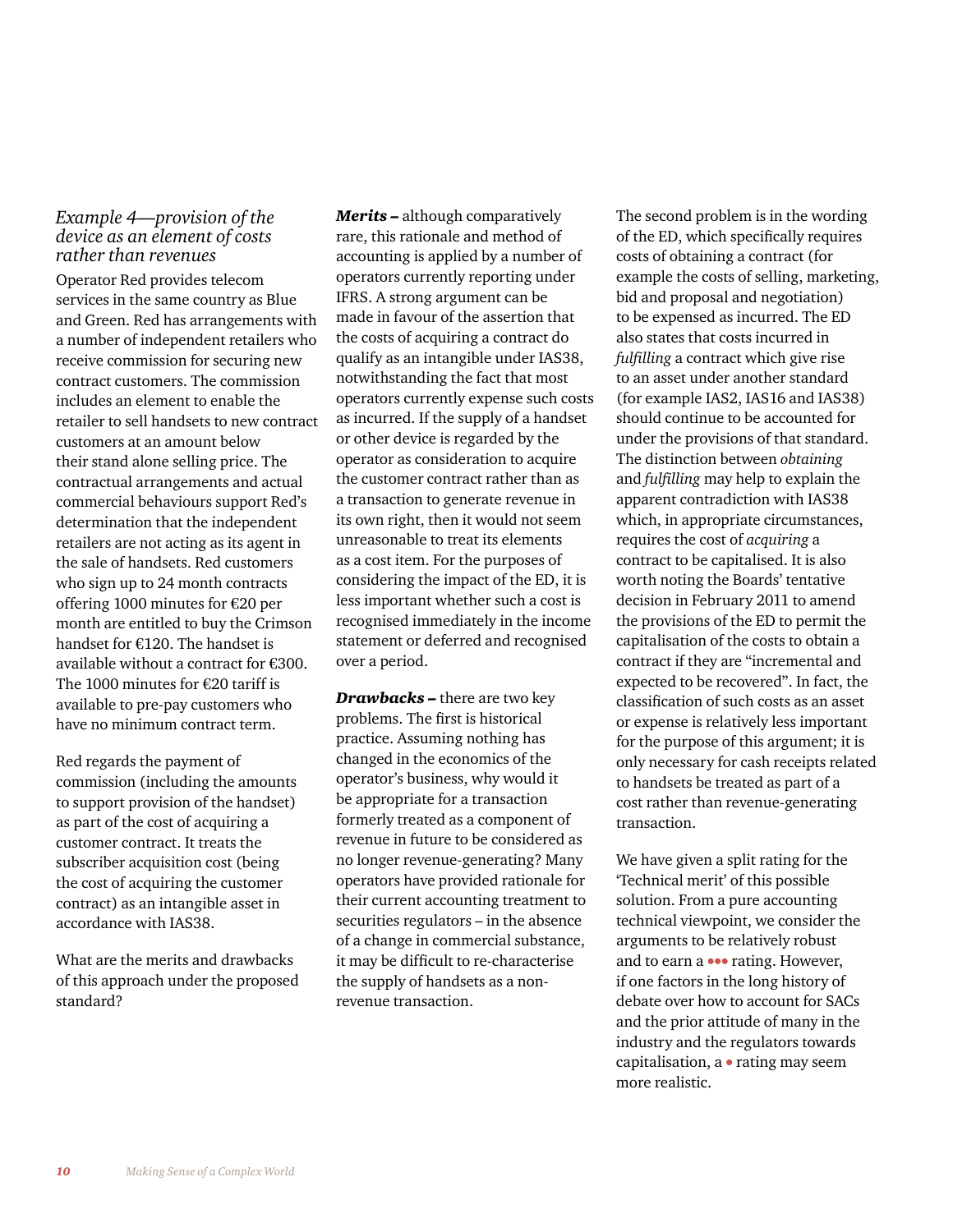#### **Possible solution D – The portfolio approach**

| <b>Technical merit</b> |     |
|------------------------|-----|
| Practicality           | 000 |

If an operator retains its current pricing model for selling communication services and handsets, the operator could apply a portfolio approach to allocate the transaction price to multiple performance obligations. Allocating the transaction price to performance obligations based on a portfolio of similar contracts, rather than at the individual contract level for an operator's tens of millions of customer contracts, will provide at least some practical relief on applying the proposed guidance.

#### *Example 5 - portfolio approach to allocating the transaction price to performance obligations*

Operator Yellow sells handsets and airtime to its customers. Yellow sells differing calling plan tariffs (1000 minute plans and 2000 minute plans) and a variety of handsets (six different handset models) to attract and provide communication services to customers. The stand alone selling prices of the handsets differ based on the handset model; however, Yellow may sell the handset at differing prices based on the contract period signed by the customer. Models X, Y and Z, although each manufactured by different

vendors, have the same stand alone selling price. Models X.A, Y.A and Z.A are higher-end models of models X, Y and Z and therefore have higher stand alone selling prices.

The proposed guidance requires Yellow to allocate the transaction price in proportion to the stand alone selling price of the goods and service underlying each performance obligation—the handset and the calling plan tariff. Yellow signed up approximately 500,000 customers during the year and used a portfolio approach to allocate the transaction price among the performance obligations within each of the contracts. Using the contract terms signed by the customer (i.e., contract term and the handset model and calling plan tariff purchased), Yellow systematically classified the customers' contracts into one of the portfolios described in table 4, which determines the allocation percentage between the handset and the calling plan tariff. For example, Yellow used portfolio 2.1 to determine the allocation for customers who signed up for a 12 month contract and paid €100 for the model Y.A handset and €20 per month for 1000 minutes. This resulted in Yellow recognising €1901 as handset revenue upon delivery of the handset and  $E12.50<sup>2</sup>$  per month as service revenues.

What are the merits and drawbacks of this approach under the proposed standard?

*Merits* – Applying the portfolio approach, allocating the transaction price to performance obligations based on a portfolio of similar contracts, is likely to enable considerable cost savings, as compared to an allocation at the individual transaction level, and allow for systematic determination of the revenue allocation among the performance obligations.

*Drawbacks* – The portfolio approach is only likely to be acceptable if it reflects the economics of the transaction and is a reasonable approximation of the (discounted) stand alone selling price of individual contracts. This approach, although less rigorous than an individual contract basis, will still require operators to develop portfolios for the numerous varieties of tariff plans and handsets and implement processes and controls to keep the stand alone selling prices of the handsets and tariff plans underlying each of the performance obligations current, including enhancing existing capabilities of POS and billing systems. Operators who also consider possible solution C (the SAC argument) should also bear in mind that a portfolio approach does not sit well with IAS 38's requirements for accounting for intangible assets at the contract level.

<sup>1 (((€100+(€20</sup>x12 months))x56%)

<sup>2 (((€100+(€20</sup>x12 months))x44%)/12 months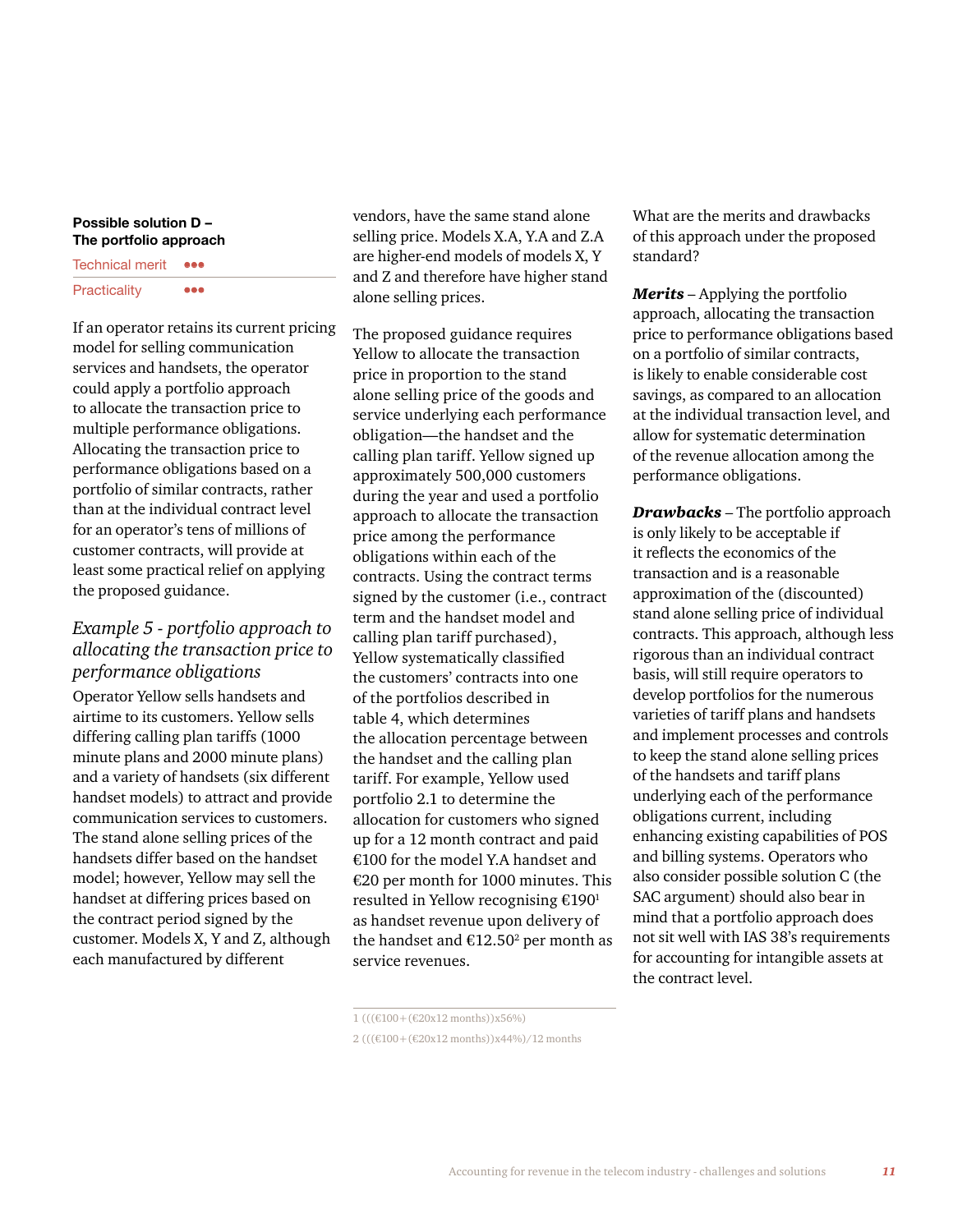### *Operator Yellow portfolios*

#### Table 4

| <b>Portfolio</b> | <b>Contract</b><br>term | <b>Stand alone</b><br>price of<br>handset | <b>Handset</b><br><b>Models</b>      | <b>Stand alone</b><br>price of calling<br>plan tariffs | <b>Calling plan</b><br>tariffs | % of transaction<br>price allocated<br>to handset | % of transaction<br>price allocated<br>to calling plan |
|------------------|-------------------------|-------------------------------------------|--------------------------------------|--------------------------------------------------------|--------------------------------|---------------------------------------------------|--------------------------------------------------------|
| 1.1              | 12 months               | €250                                      | Model X<br><b>Model Y</b><br>Model Z | €20 / month                                            | 1000 minutes                   | 51%                                               | 49%                                                    |
| 1.2              | 12 months               | €250                                      | Model X<br>Model Y<br>Model Z        | $\epsilon$ 35 / month                                  | 2000 minutes                   | 37%                                               | 63%                                                    |
| 2.1              | 12 months               | €300                                      | Model X.A<br>Model Y.A<br>Model Z.A  | €20 / month                                            | 1000 minutes                   | 56%                                               | 44%                                                    |
| 2.2              | 12 months               | €300                                      | Model X.A<br>Model Y.A<br>Model Z.A  | €35 / month                                            | 2000 minutes                   | 42%                                               | 58%                                                    |
| 3.1              | 24 months               | €250                                      | Model X<br>Model Y<br>Model Z        | $€20$ / month                                          | 1000 minutes                   | 32%                                               | 68%                                                    |
| 3.2              | 24 months               | €250                                      | Model X<br>Model Y<br>Model Z        | $\epsilon$ 35 / month                                  | 2000 minutes                   | 23%                                               | 77%                                                    |
| 4.1              | 24 months               | €300                                      | Model X.A<br>Model Y.A<br>Model Z.A  | $\epsilon$ 20 / month                                  | 1000 minutes                   | 38%                                               | 62%                                                    |
| 4.2              | 24 months               | €300                                      | Model X.A<br>Model Y.A<br>Model Z.A  | €35 / month                                            | 2000 minutes                   | 26%                                               | 74%                                                    |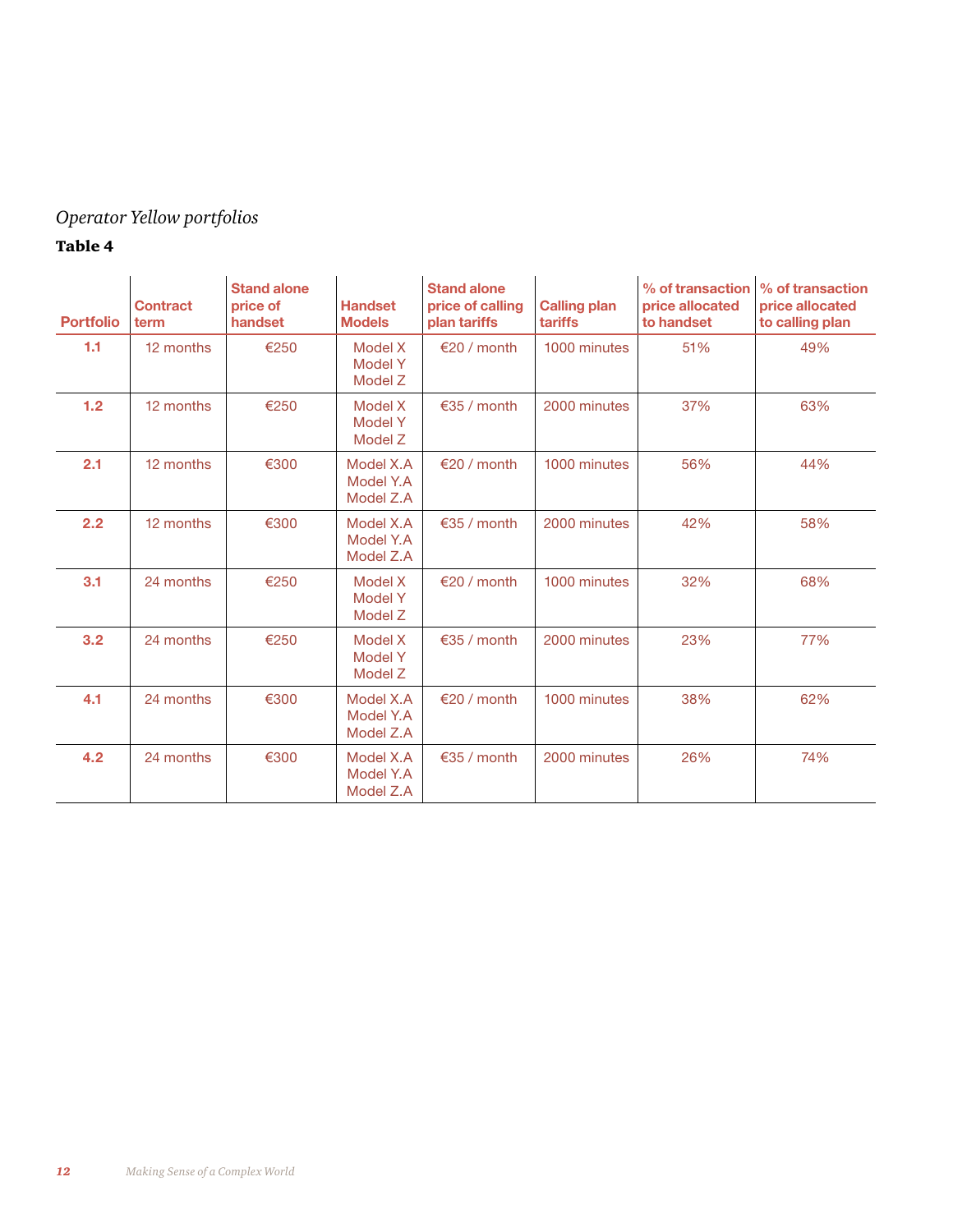*In the end, the question to operators is: "Which is most difficult—the problem or the possible solution?"*

#### *Conclusion*

It remains possible that the Boards will amend the ED in such a way as to enable operators to continue to account for the majority of their revenues in the same way as under current IFRS and USGAAP. However, given the extent and passion of the debate between the industry and the standard setters since the publication of the original discussion paper, this outcome appears unlikely.

This paper considers the possible responses operators could take in order to reduce the perceived adverse impacts should the current ED be approved as a standard. We accept that some of our suggestions have their own accounting technical and practical challenges. There is, however, a period of two or three years for operators to consider and implement commercial changes that might alter the way in which their revenues are treated under the new standard or to develop practical approaches to addressing the requirements of the standard while retaining their existing business models. In the end, the question to operators is: "Which is most difficult – the problem or the possible solution?"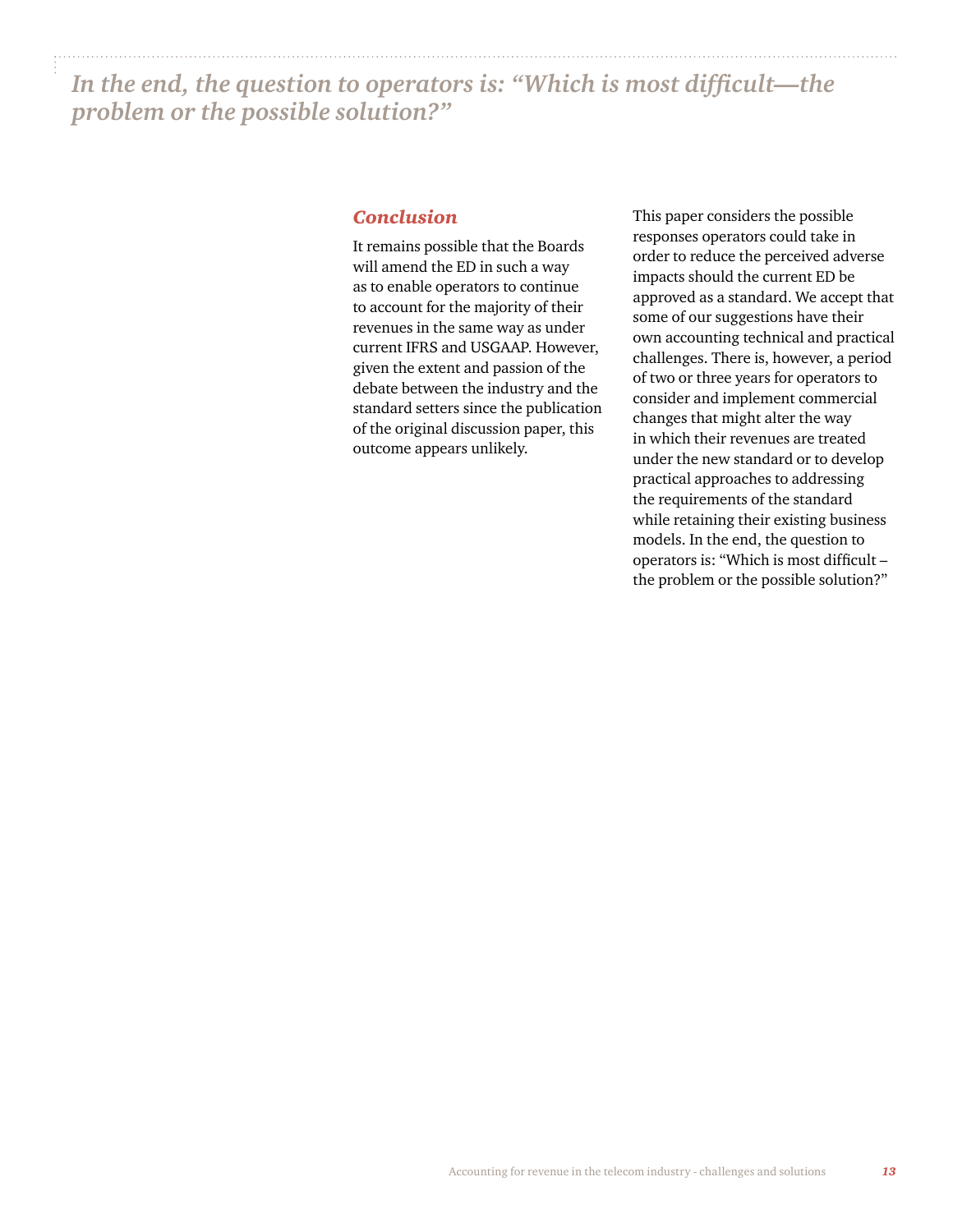### *Recent publications*

The future of leasing



#### The future of leasing Valuing deferred tax assets

Industry views Telecommunications Industry Accounting Group

Making sense of a complex world\* Valuing deferred tax assets – a guide to the exercise of judgment



#### IAS 36 Impairment of assets



Communications Review: Are Your Priorities Fit for the Future?

PriceWiveRhousECopers



Communications Review: Value - Getting it. Giving it. Growing it.



14th Annual Global CEO Survey - Communications Industry Summary

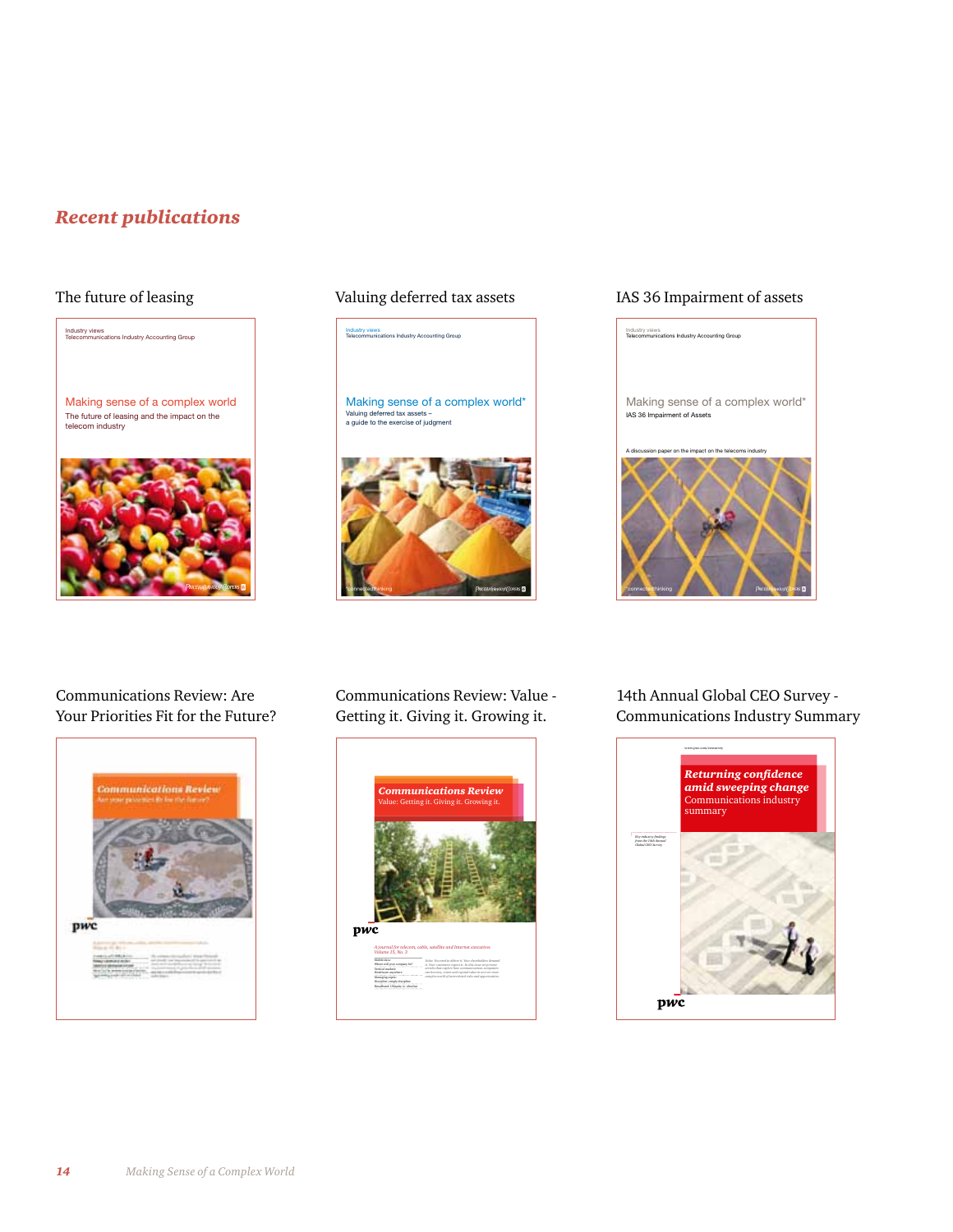*To have a deeper conversation about how the proposed changes to accounting for revenue may affect your business, please contact:*

#### *Americas*

#### Pierre-Alain Sur

Little Rock pierre-alain.sur@us.pwc.com +1 501 907 8085

#### Rob Glasgow

New Jersey rob.glasgow@us.pwc.com +1 973 236 5534

#### Richard Veysey

New York richard.veysey@us.pwc.com +1 646 471 7973

#### *EMEA*

Paul Barkus London paul.barkus@uk.pwc.com +44 20 7213 5514

#### Arjan Brouwer

Amsterdam arjan.brouwer@nl.pwc.com +31 88 79 24945

#### Fiona Dolan

London fiona.mc.dolan@uk.pwc.com +44 20 7213 4885

#### Peter Hogarth

London peter.hogarth@uk.pwc.com +44 20 7213 1654

#### Fernand Izeboud

The Hague fernand.izeboud@nl.pwc.com +31 88 79 23302

#### Rich Sharko

Moscow rich.sharko@ru.pwc.com +7 495 9676054

#### Thomas Tandetzki

Düsseldorf thomas.tandetzki@de.pwc.com +49 211 981 1105

#### Dr. Sven Willms

Düsseldorf sven.willms@de.pwc.com +49 211 981 2986

#### *Asia Pacific*

Laura Butler Beijing laura.butler@cn.pwc.com +86 10 6533 2363

#### Matthieu Moussy

Tokyo matthieu.moussy@jp.pwc.com +81 80 3520 5216

#### Sean Tuckfield

Hong Kong sean.tuckfield@hk.pwc.com +852 2289 2368